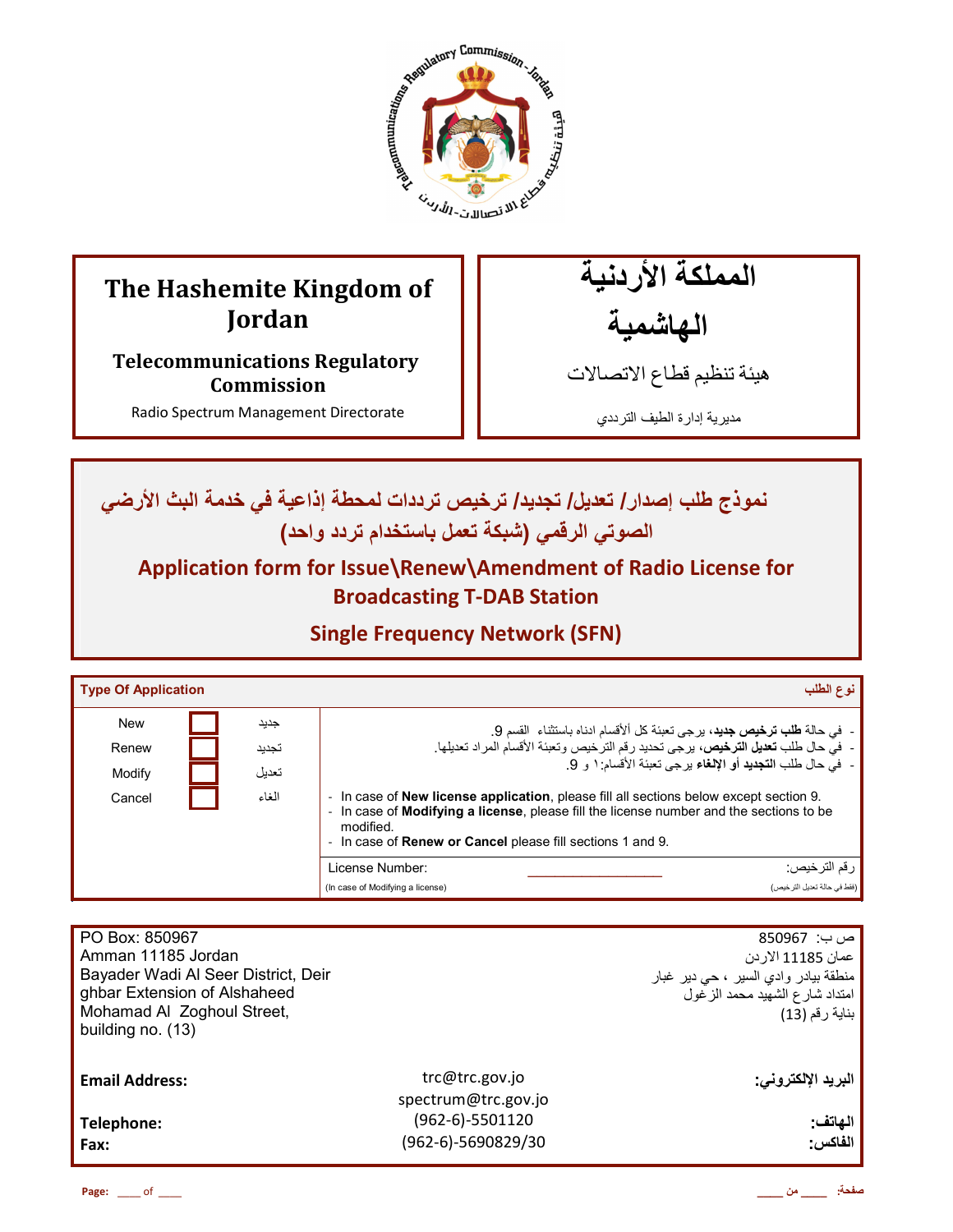

## دائرة إدارة الطيف الترد*دي*

#### **Radio Spectrum Management Department**

نموذج طلب إصدار/ تعديل/ تجديد/ ترخيص ترددات لمحطة إذاعية في خدمة البث الأرضي الصوتي الرق*مي* (شبكة تعمل باستخدام تردد واحد) **Application form for Issue\Renew\Amendment of Radio License for Broadcasting T-DAB Station Single Frequency Network (SFN)**

رم رg' دم اط+ب: **\_\_\_\_\_\_\_\_\_\_\_\_\_\_\_\_\_\_\_\_\_\_** :number Reference Applicant

| 1.<br>Administrative Information (to be filled by Applicant)                                                                                                                                                                                                                                                                     |                                   |                |                   | ١__ معلومات ادارية (تعبأ من قِبل مُقدم الطلب) |                                                                                                                                                                                                                                      |                  |
|----------------------------------------------------------------------------------------------------------------------------------------------------------------------------------------------------------------------------------------------------------------------------------------------------------------------------------|-----------------------------------|----------------|-------------------|-----------------------------------------------|--------------------------------------------------------------------------------------------------------------------------------------------------------------------------------------------------------------------------------------|------------------|
| 1.1                                                                                                                                                                                                                                                                                                                              | اسم المرخص له / Licensee Name     |                |                   |                                               |                                                                                                                                                                                                                                      |                  |
| رمز المستخدم / User ID<br>(Fill "Applicant Identification form", in case you are a new applicant or you do not have<br>1.2<br>vour User ID) /<br>(الرجاء تعبئة "طلب تحديد هوية مقدم الطلب " في حال كنت تقدم طلب لأول مرة أو لا تعرف ر مز المستخدم الخاص بك)                                                                      |                                   |                |                   |                                               |                                                                                                                                                                                                                                      |                  |
| 1.3<br>الشخص المخول بالتوقيع / Authorized Person                                                                                                                                                                                                                                                                                 |                                   |                |                   |                                               |                                                                                                                                                                                                                                      |                  |
| 1.4                                                                                                                                                                                                                                                                                                                              | المسؤل التقني / Technical Contact |                |                   |                                               |                                                                                                                                                                                                                                      |                  |
|                                                                                                                                                                                                                                                                                                                                  |                                   |                |                   |                                               | أتعهد بأن المعلومات المذكورة في هذا الطلب وأيّ معلومات أخرى مرفقة به، هي معلومات صحيحة. كما أنني أتعهد بأنني اطلعت على جميع القوانين والقرارات<br>والشروط المنظمة للترخيص الراديوي والتي يجب على الإلتزام بها لحين صدور هذا الترخيص. |                  |
| I certify that the information on this form and any other information given in support of this application are correct. I also certify that I<br>have read the TRC Regulations and the licensing terms and conditions Specified by the TRC which I shall abide by throughout the<br>process until issuance of the radio license. |                                   |                |                   |                                               |                                                                                                                                                                                                                                      |                  |
|                                                                                                                                                                                                                                                                                                                                  |                                   |                |                   |                                               |                                                                                                                                                                                                                                      |                  |
|                                                                                                                                                                                                                                                                                                                                  | Date Of Submission:               |                | تاريخ تقديم الطلب | Signature/Seal:                               |                                                                                                                                                                                                                                      | اللو فيع /الخنم: |
|                                                                                                                                                                                                                                                                                                                                  |                                   | dd / mm / yyyy |                   |                                               |                                                                                                                                                                                                                                      |                  |

| 2.<br>For Administrative use Only |                                                                                        |                |                     | للاستخدام الادار يفقط |          |  |
|-----------------------------------|----------------------------------------------------------------------------------------|----------------|---------------------|-----------------------|----------|--|
| 2.1                               | المرجع /TRC Reference Number                                                           |                |                     |                       |          |  |
| 2.2                               | Name of TRC Employee who received the application/<br>إسم موظف الهيئة الذي استلم الطلب |                |                     |                       |          |  |
| Date of Application<br>receipt:   |                                                                                        | dd / mm / yyyy | تاريخ استلام الطلب: | Signature:            | التوقيع: |  |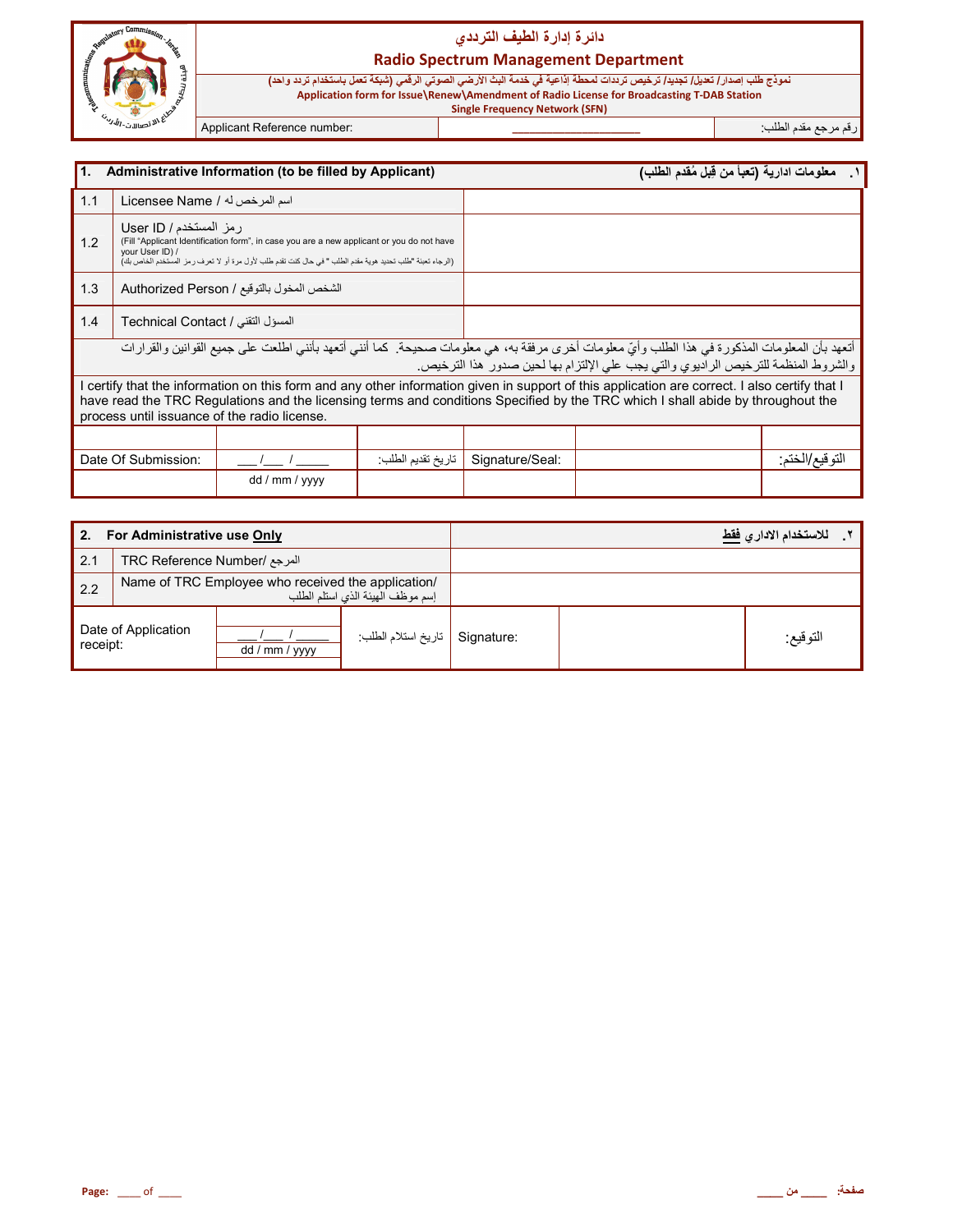|                                                                     |                             | دائرة إدارة الطيف الترددى<br><b>Radio Spectrum Management Department</b>                                                                                                                                                                                          |                         |
|---------------------------------------------------------------------|-----------------------------|-------------------------------------------------------------------------------------------------------------------------------------------------------------------------------------------------------------------------------------------------------------------|-------------------------|
|                                                                     |                             | نموذج طلب إصدار / تعليل/ تجديد/ ترخيص ترددات لمحطة إذاعية في خدمة البث الأرضي الصوتي الرقمي (شبكة تعمل باستخدام تردد واحد)<br>Application form for Issue\Renew\Amendment of Radio License for Broadcasting T-DAB Station<br><b>Single Frequency Network (SFN)</b> |                         |
| 40.8<br>لاسما الدرس الأول <sup>وب</sup><br>مسائلات- <i>الأو</i> لاب | Applicant Reference number: |                                                                                                                                                                                                                                                                   | ارقم مرجع مقدم الطلب: ˈ |

| 3.  | <b>Station Specific Technical Information</b> | ٣. تفاصيل المعلومات التقنية لكل محطة                   |
|-----|-----------------------------------------------|--------------------------------------------------------|
| 3.1 | رقم معرف الشبكة أحادية التردد / SFN ID        |                                                        |
| 3.2 | Classification                                | Non-Commercial<br>Commercial                           |
| 3.3 | * نمط الإستقبال / Reception Mode              | Portable indoor<br>Portable outdoor<br>Mobile<br>Fixed |
| 3.4 | * نوع قناع الطيف / Type of Spectrum Mask      | Non Critical<br>Sensitive                              |

| 4.  | <b>Area of Service</b>                                        |                                                             |               |                       |                                     |                                   | منطقة الخدمة      |
|-----|---------------------------------------------------------------|-------------------------------------------------------------|---------------|-----------------------|-------------------------------------|-----------------------------------|-------------------|
|     | نوع منطقة الخدمة / Service Area Type                          |                                                             |               |                       |                                     |                                   |                   |
| 4.1 |                                                               | Circular Area                                               | منطقة دائر بة | Governorate           | المحافظة                            | Kingdom wide                      | على مستوى المملكة |
|     |                                                               | (fill field   4.5)    (يرجى تعبئة الأقسام<br>4.3 4.2 و 4.4) |               | (برجي تعبئة القسم ٤٥) | (Do not fill the<br>sections below) | (يرجى عدم تعبنة الأقسام<br>أنذاه) |                   |
| 4.2 | Center of Service Area Longitude<br>خط طول محور منطقة الخدمة/ | E<br>Min.<br>Sec.<br>Deg.                                   |               |                       |                                     |                                   |                   |
| 4.3 | Center of Service Area Latitude /<br>خط عرض محور منطقة الخدمة |                                                             | Deg.          | N<br>Min.             | Sec.                                |                                   |                   |
| 4.4 | Radius of Service Area (Km) /<br>شعاع منطقة الخدمة            |                                                             |               |                       |                                     |                                   |                   |
| 4.5 | المحافظة / Governorate                                        |                                                             |               |                       |                                     |                                   |                   |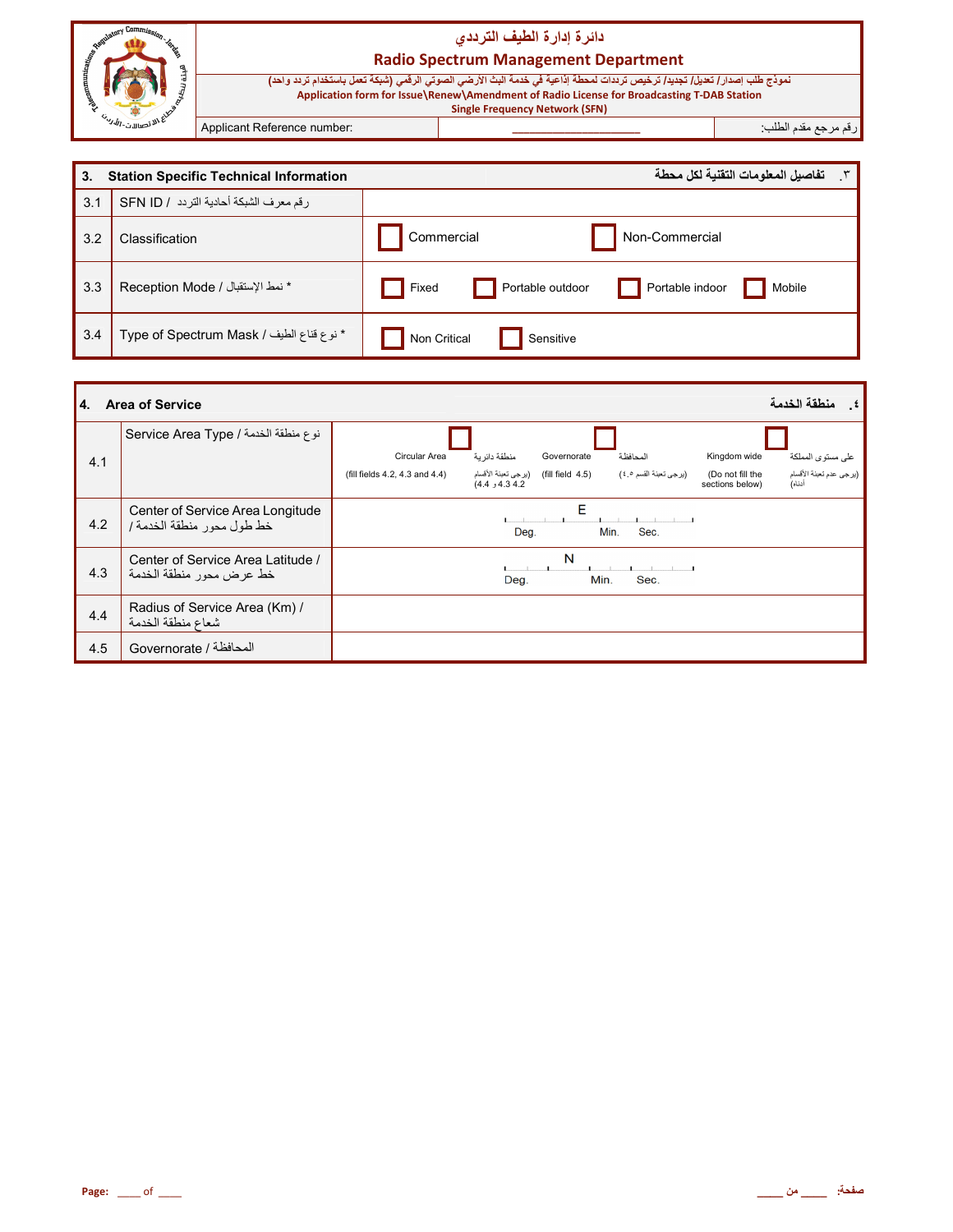

## دائرة إدارة الطيف الترددي

#### **Radio Spectrum Management Department**

نموذج طلب إصدار/ تعليل/ تجديد/ ترخيص ترددات لمحطة إذاعية في خدمة البث الأرضي الصوتي الرقمي (شبكة تعمل باستخدام تردد واحد) Application form for Issue\Renew\Amendment of Radio License for Broadcasting T-DAB Station **Single Frequency Network (SFN)** رقم مرجع مقدم الطلب<sup>.</sup>

Applicant Reference number:

#### Remarks:

In case of multiple Stations, please fill sections 5,6,7 and  $\sim$  . 8 for each Station

| 5.  | <b>Station Geographical information</b> | المعلومات الجغرافية للمحطة<br>$\cdot$ . |
|-----|-----------------------------------------|-----------------------------------------|
| 5.1 | اسم الموقع / Site name                  |                                         |
| 5.2 | رمز الموقع / Site code                  |                                         |
| 5.3 | Station Address / عنوان المحطة          |                                         |
| 5.4 | خط الطول / Longitude                    | Е<br>Deg.<br>Min.<br>Sec.               |
| 5.5 | خط العرض / Latitude                     | N<br>Min.<br>Sec.<br>Deg.               |

| 6.  | <b>Station Specific Technical Information</b>                                            |                   | .     تفاصيل المعلومات التقنية لكل محطة |
|-----|------------------------------------------------------------------------------------------|-------------------|-----------------------------------------|
| 6.1 | Effective Radiated power (dBW)/ (dBW)<br>* القدر ة المشعة الفعالة                        |                   |                                         |
| 6.2 | Antenna height AGL (m) / ارتفاع الهوائي فوق / Antenna height AGL<br>* مستوى الأرض (م)    |                   |                                         |
| 6.3 | Antenna Height above the mast base (m) /<br>ارتفاع الهوائي عن قاعدة البرج أو العامود (م) |                   |                                         |
| 6.4 | Antenna Mounting type / كيفية تثبيت الهوائي                                              | Green Field       | Rooftop                                 |
|     |                                                                                          | <b>Wall Mount</b> | <b>Indoor Solution</b>                  |

| 7.  | <b>Equipment Details</b>                                                    | تفاصيل الأجهز ة |
|-----|-----------------------------------------------------------------------------|-----------------|
| 7.1 | Manufacturer of the main equipment/<br>. * الشر كة المصنِّعة للجهاز الرئيسي |                 |
| 7.2 | * طراز الجهاز الرئيسي/ Model of the main equipment                          |                 |
| 7.3 | Manufacturer of the standby equipment/<br>الشركة المصنِّعة للجهاز الإحتياطي |                 |
| 7.4 | طراز الجهاز الإحتياطي/ Model of the standby equipment                       |                 |

<sup>&</sup>lt;u>عات:</u><br>- في حال وجود أكثر من محطة برجي تعبئة الأقسام 5، 6، 7 و 8 لكل<br>ـ محطة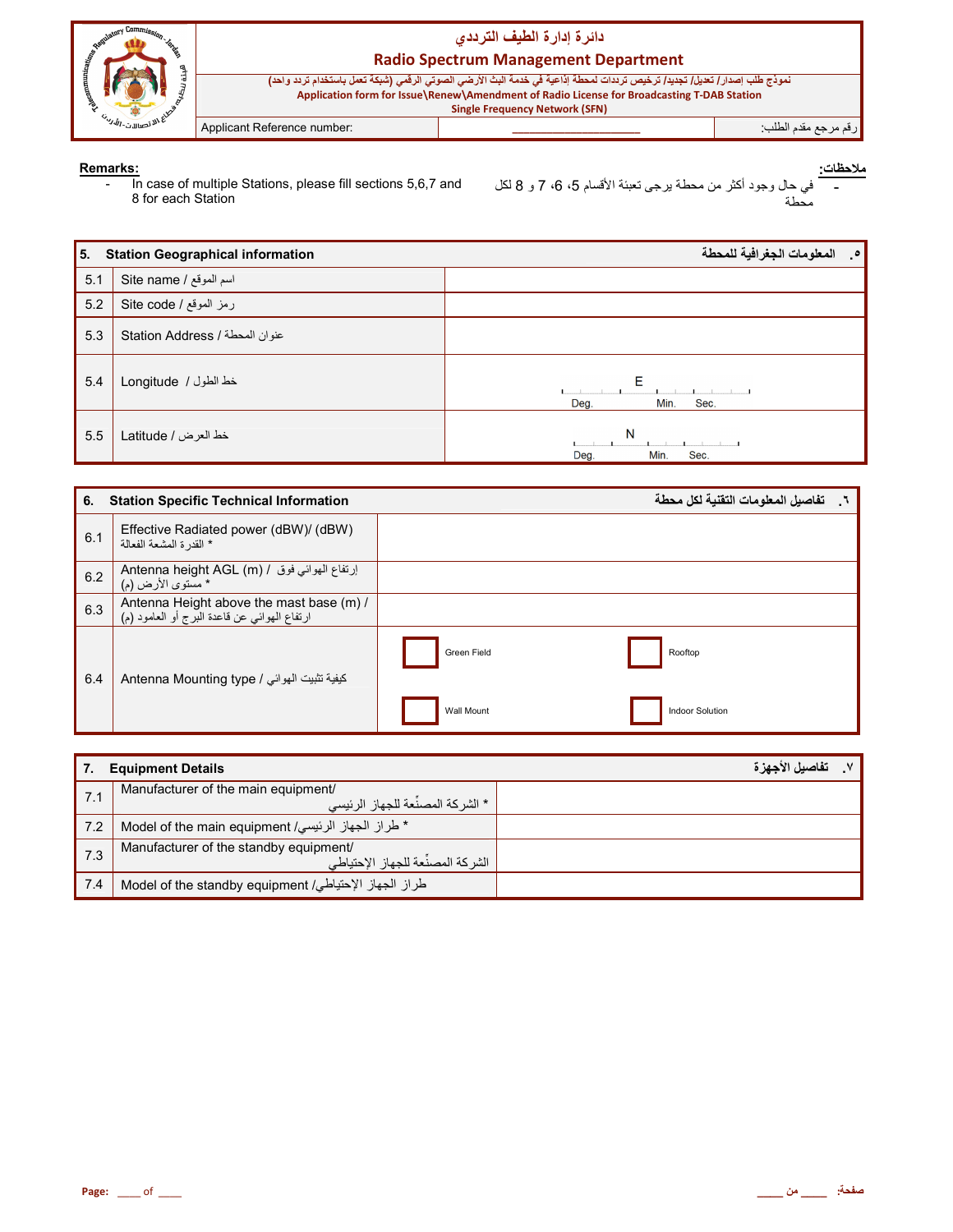



## **Radio Spectrum Management Department**

| ً نموذج طلب إصدار / تعديل/ تجديد/ ترخيص ترددات لمحطة إذاعية في خدمة البث الأرضي الصوتي الرق <i>مي</i> (شبكة تعمل باستخدام تردد واحد) |  |                     |  |  |  |  |
|--------------------------------------------------------------------------------------------------------------------------------------|--|---------------------|--|--|--|--|
| Application form for Issue \Renew \Amendment of Radio License for Broadcasting T-DAB Station                                         |  |                     |  |  |  |  |
| <b>Single Frequency Network (SFN)</b>                                                                                                |  |                     |  |  |  |  |
| pplicant Reference number:                                                                                                           |  | رقم مرجع مقدم الطلب |  |  |  |  |

| 8.   | Antenna details                                                                                                                                                                                                                                                                                                                                                                                                             |                                                                                                                                                                            |                                                                                                                                                                                                                                                                                                                                                                                                                                |                                                                                                                                                                                | تفاصيل الهوائيات<br>$\cdot$ |
|------|-----------------------------------------------------------------------------------------------------------------------------------------------------------------------------------------------------------------------------------------------------------------------------------------------------------------------------------------------------------------------------------------------------------------------------|----------------------------------------------------------------------------------------------------------------------------------------------------------------------------|--------------------------------------------------------------------------------------------------------------------------------------------------------------------------------------------------------------------------------------------------------------------------------------------------------------------------------------------------------------------------------------------------------------------------------|--------------------------------------------------------------------------------------------------------------------------------------------------------------------------------|-----------------------------|
| 8.1  | * الشركة المصنعة / Manufacturer                                                                                                                                                                                                                                                                                                                                                                                             |                                                                                                                                                                            |                                                                                                                                                                                                                                                                                                                                                                                                                                |                                                                                                                                                                                |                             |
| 8.2  | * الطراز / Model                                                                                                                                                                                                                                                                                                                                                                                                            |                                                                                                                                                                            |                                                                                                                                                                                                                                                                                                                                                                                                                                |                                                                                                                                                                                |                             |
| 8.3  | * ربح الهوائي / Antenna gain (dBd)                                                                                                                                                                                                                                                                                                                                                                                          |                                                                                                                                                                            |                                                                                                                                                                                                                                                                                                                                                                                                                                |                                                                                                                                                                                |                             |
| 8.4  | *الإستقطاب / Polarization                                                                                                                                                                                                                                                                                                                                                                                                   |                                                                                                                                                                            | أفقي/ H - Horizontal                                                                                                                                                                                                                                                                                                                                                                                                           | مدموج /M - Mixed                                                                                                                                                               | عامودي /V – Vertical        |
|      | *الإتجاهية / 8.5A Directivity                                                                                                                                                                                                                                                                                                                                                                                               |                                                                                                                                                                            | Omni                                                                                                                                                                                                                                                                                                                                                                                                                           |                                                                                                                                                                                | Directional                 |
| 8.5B | In case of directional Antenna, Please fill the Antenna Radiation Pattern details below or provide a soft copy of the antenna<br>pattern txt file                                                                                                                                                                                                                                                                           |                                                                                                                                                                            |                                                                                                                                                                                                                                                                                                                                                                                                                                |                                                                                                                                                                                |                             |
|      | 9NH/Attenuation at different azimuths of the<br>horizontally polarized component with respect<br>to maximum e.r.p. of the horizontally polarized<br>component, dB<br>(do not fill in if the antenna is non-directional)<br>O*<br>10 <sup>o</sup><br>$20^{\circ}$<br>30<br>40<br>50<br>60°<br>70°<br>80<br>$90^{\circ}$<br>100 <sup>o</sup><br>$110^{\circ}$<br>120<br>$130^{\circ}$<br>140°<br>$150^{\circ}$<br>160°<br>170 | 180<br>190°<br>200<br>210 <sup>o</sup><br>220<br>230<br>240°<br>$250^{\circ}$<br>260<br>270<br><b>280°</b><br>290°<br>300°<br>$310^{\circ}$<br>320°<br>330'<br>340°<br>350 | 9NV/Attenuation at different azimuths of the<br>vertically polarized component with respect to<br>maximum e.r.p. of the vertically polarized<br>component, dB<br>(do not fill in if the antenna is non-directional)<br>o.<br>10 <sup>°</sup><br>$20^{\circ}$<br>30'<br>40<br>50<br>60°<br>70°<br>80<br>90 <sup>o</sup><br>100 <sup>o</sup><br>110°<br>120<br>$130^{\circ}$<br>$140^\circ$<br>$150^\circ$<br>$160^\circ$<br>170 | 180<br>190°<br>200<br>210 <sup>o</sup><br>220<br>230<br>$240^\circ$<br>250°<br>260<br>270°<br>280<br>290 <sup>°</sup><br>300<br>310 <sup>o</sup><br>320°<br>330<br>340°<br>350 |                             |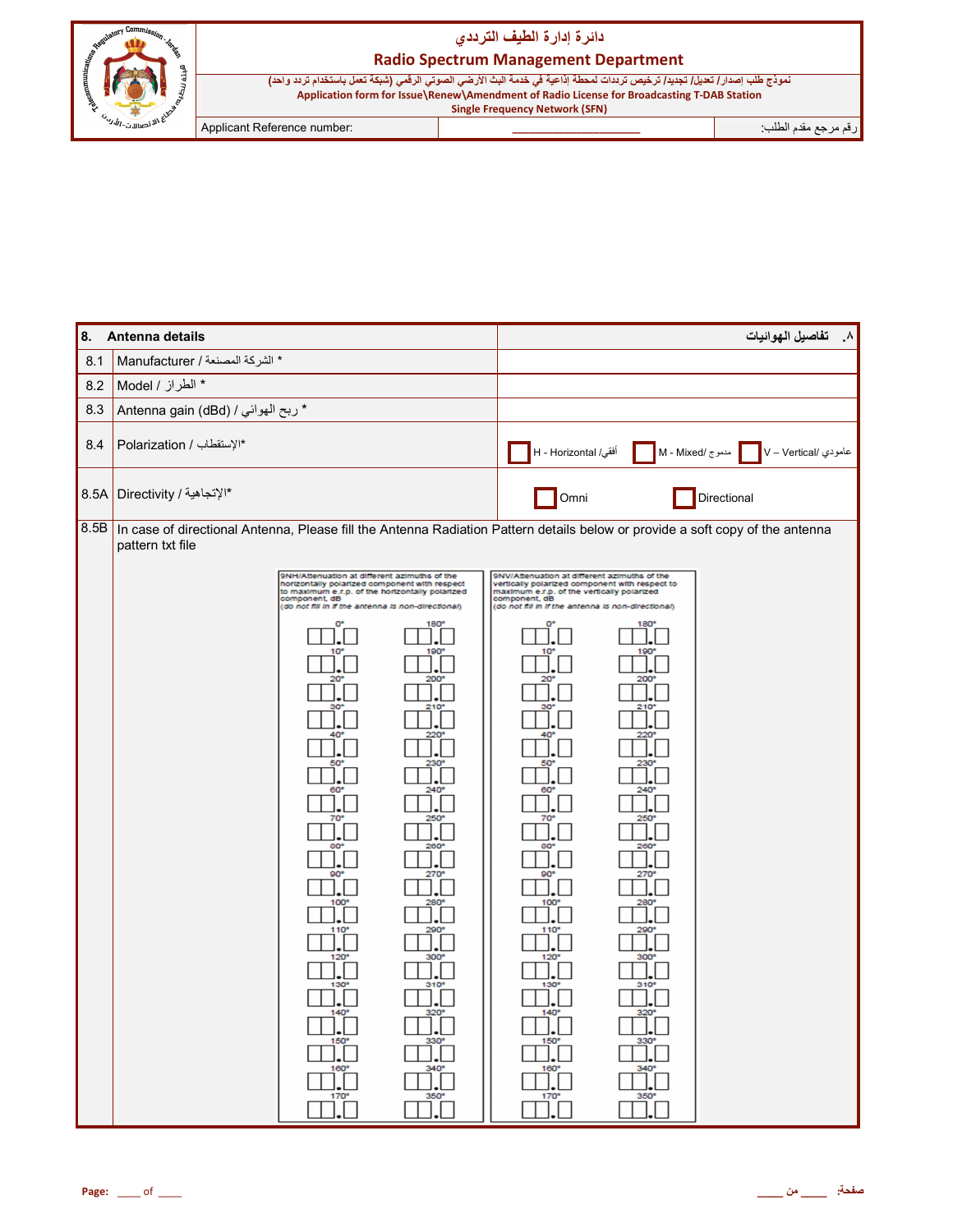#### دائرة إدارة ال**طيف التردد***ي*

# <sub>vry</sub> Comm<sub>i</sub>  .<br>التصنالات-الله

| <b>Radio Spectrum Management Department</b>                                                                                                                                                                                                                       |  |                     |  |
|-------------------------------------------------------------------------------------------------------------------------------------------------------------------------------------------------------------------------------------------------------------------|--|---------------------|--|
| نموذج طلب إصدار / تعديل/ تجديد/ ترخيص ترددات لمحطة إذاعية في خدمة البث الأرضي الصوتي الرقمي (شبكة تعمل باستخدام تردد واحد)<br>Application form for Issue\Renew\Amendment of Radio License for Broadcasting T-DAB Station<br><b>Single Frequency Network (SFN)</b> |  |                     |  |
| Applicant Reference number:                                                                                                                                                                                                                                       |  | رقم مرجع مقدم الطلب |  |

| 9.   | License(s) List                               |                                         | ا ؟.     قائمة التراخيص<br>(تعبأ فقط في حالة التجديد أو الغاء) |
|------|-----------------------------------------------|-----------------------------------------|----------------------------------------------------------------|
|      | (fill only in case of Renew or Cancel)<br>9.1 | 9.2                                     |                                                                |
| $\#$ | License Number/                               | Expiry Date/                            |                                                                |
|      | رقم الترخيص                                   |                                         | تاريخ انتهاء الصلاحية                                          |
|      |                                               |                                         |                                                                |
|      |                                               |                                         |                                                                |
|      |                                               |                                         |                                                                |
|      |                                               |                                         |                                                                |
|      |                                               |                                         |                                                                |
|      |                                               |                                         |                                                                |
|      |                                               |                                         |                                                                |
|      |                                               |                                         |                                                                |
|      |                                               |                                         |                                                                |
|      |                                               |                                         |                                                                |
|      |                                               |                                         |                                                                |
|      |                                               |                                         |                                                                |
|      |                                               |                                         |                                                                |
|      |                                               |                                         |                                                                |
|      |                                               |                                         |                                                                |
|      |                                               |                                         |                                                                |
|      |                                               |                                         |                                                                |
|      |                                               |                                         |                                                                |
|      |                                               |                                         |                                                                |
|      |                                               |                                         |                                                                |
|      |                                               |                                         |                                                                |
|      |                                               |                                         |                                                                |
|      |                                               |                                         |                                                                |
|      |                                               |                                         |                                                                |
|      |                                               |                                         |                                                                |
|      |                                               | $\mathcal{N}_{\mathcal{N}}$<br>$\prime$ |                                                                |

#### **Remarks:**

- If needed please use more than one copy of this page.